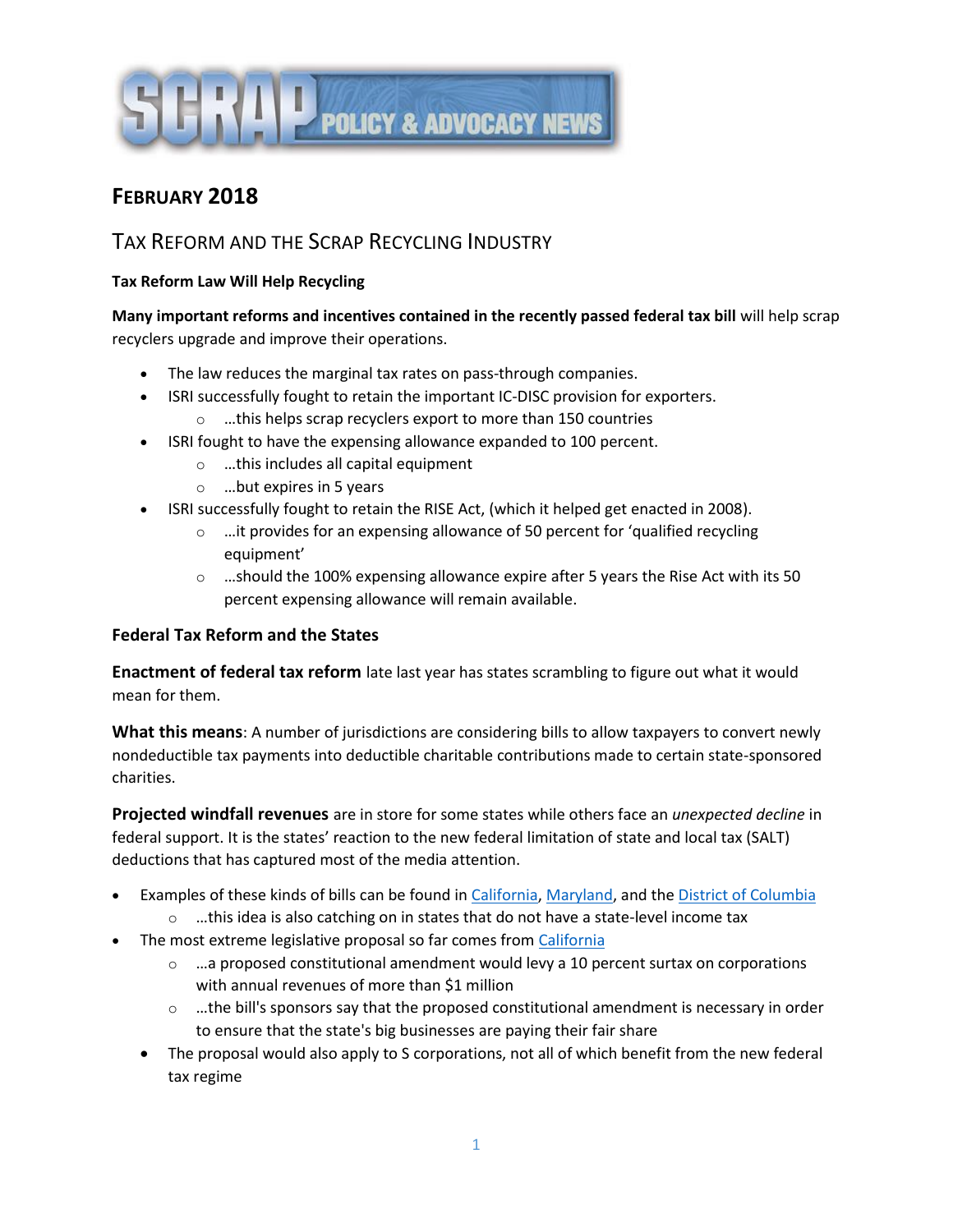

 $\circ$  …under this proposal, small business owners with sufficient California income could be subject to combined state and federal marginal tax rates as high as 60.3 percent.

#### **Race to the Courts – A Constitutional Issue?**

Some states are also pursuing judicial remedies in addition to their legislative efforts. A coalition of three northeastern Democratic governors hav[e announced](https://www.washingtonpost.com/news/business/wp/2018/01/26/new-york-new-jersey-and-connecticut-plan-lawsuit-challenging-constitutionality-of-tax-law/?utm_term=.f2fb20e3c4e4) their plans to file suit alleging that Congress' decision to cap the SALT deduction violates the Constitution.

- The [general legal consensus](https://www.law.com/newyorklawjournal/sites/newyorklawjournal/2018/01/08/cuomos-plan-to-sue-feds-over-tax-bill-faces-big-hurdles-legal-experts-say/?slreturn=20180101121603) suggests that this is a spurious argument
	- $\circ$  ...the federal government, it is argued, has authority to define what constitutes the federal tax base
	- $\circ$  ...these suits are better thought of as a political action than a serious policy challenge.

**Wait and See**: These are just the first reactions to what will ultimately prove to be a multi-year effort to reshape state tax systems in light of the challenges — and opportunities — associated with federal tax reform.

### **The Trump Administration Is Asking ISRI …**

**… for examples of how scrap processors and equipment providers have, or will**, take advantage of the recently enacted tax reforms. If you have awarded bonuses to employees, purchased new equipment or are planning to purchase equipment, please contact ISRI to let us know. The more evidence of our contribution to the economy we can demonstrate, the better we can help advance your issues and concerns with the Trump Administration and Congress. This is especially important as trade issues are being discussed. Please contact Billy Johnson at [billyjohnson@isri.org](mailto:billyjohnson@isri.org) or (202) 662-8548 with any examples of increased investment, bonuses, or other activities as a result of the tax reform law.

# CSG ADOPTS CRUMB RUBBER RESOLUTION

**The Council of State Governments (CSG) unanimously passed a resolution** in December 2017 supporting the use of science-based evidence when considering crumb rubber products such as synthetic turf. The resolution also called on the federal government to prioritize completing its pending federal study.

**Why this matters:** Reactions from some state and local governments to the debate surrounding the use of crumb rubber include passed and proposed bans on synthetic turf and other recycled rubber products.

#### **Science-Based Evidence Is Key**

Minnesota State Senator – and ISRI Member - Jeremy Miller (R-Winona) offered the resolution to bring attention to the debate and the reports alleging a connection to cancer in young athletes. Supported by ISRI, Senator Miller presented his resolution before the CSG Energy and Environment Committee with remarks highlighting that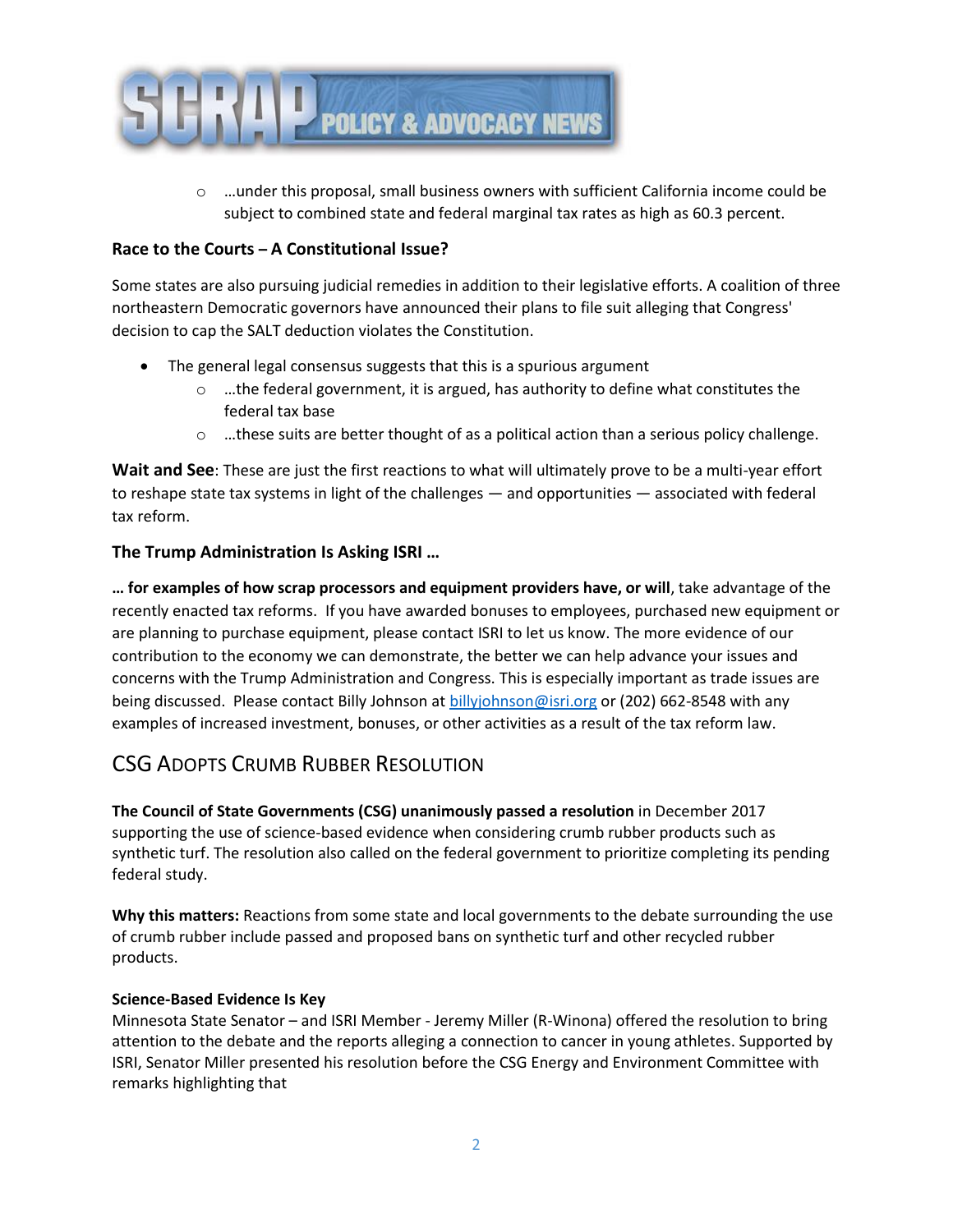

- **More than 90 peer-reviewed scientific studies** demonstrating there is no increased health risk to athletes playing on artificial turf, and
- **Completing the federal study is imperative** so that fellow state and local lawmakers can review the science and consider facts before jumping to conclusions.

#### **CSG Influences State Policymakers**

Following its endorsement in December 2017, the CSG Executive Committee endorsed the [Resolution on](http://knowledgecenter.csg.org/kc/content/resolution-utilizing-science-based-evidence-related-issue-installation-artificial-turf)  [Utilizing Science-Based Evidence.](http://knowledgecenter.csg.org/kc/content/resolution-utilizing-science-based-evidence-related-issue-installation-artificial-turf) It will remain in effect for three years and will be available to all policymakers seeking more information on what other states are doing on crumb rubber and synthetic turf.

**Go Deeper:** For more information visit [RecycledRubberFacts.org](https://www.recycledrubberfacts.org/) or contact [Danielle Waterfield](mailto:DanielleWaterfield@isri.org) for the latest on state legislation impacting crumb rubber and synthetic turf.

### **Synthetic Turf**

States and local governments continue to send mixed signals on synthetic turf surfaces, despite studies that thus far indicate no significant health risks to athletes.

- The District of Columbia enacted a synthetic turf moratorium in their 2018 budget.
- New Hampshire, Maryland, and Virginia introduced moratoria legislation for the 2018 sessions
- The Council of State Governments (CSG) approved a resolution noting that scientific evidence should be paramount when assessing recycled rubber play surfaces (see CSG ADOPTS CRUMB RUBBER RESOLUTION).
- Hawaii and Maryland have both introduced legislation authorizing synthetic turf installations at public schools.
- New Jersey bills provide an exemption from the Highlands and Water Protection and Planning Act for synthetic turf fields.

**Bottom line:** ISRI members need to be involved with their policymakers on the federal, state, and local levels to ensure the industry can continue to operate without excessive statutory and regulatory burdens.

**Go deeper:** If you would like to find out what changes could impact your company, visit [ISRI's State](http://www.isri.org/statepolicy)  [Policy](http://www.isri.org/statepolicy) page or contact [Danielle Waterfield](mailto:DanielleWaterfield@isri.org) if you have any questions about the system or legislation impacting your state. ISRI has also added live legislative and regulatory reports to the State Resources [and Tracking](http://www.isri.org/stateresources) pages to make keeping up-to-date in your state easier, and will be adding more resources in the coming year.

### SEXUAL HARASSMENT DOMINATES STATE LEGISLATURES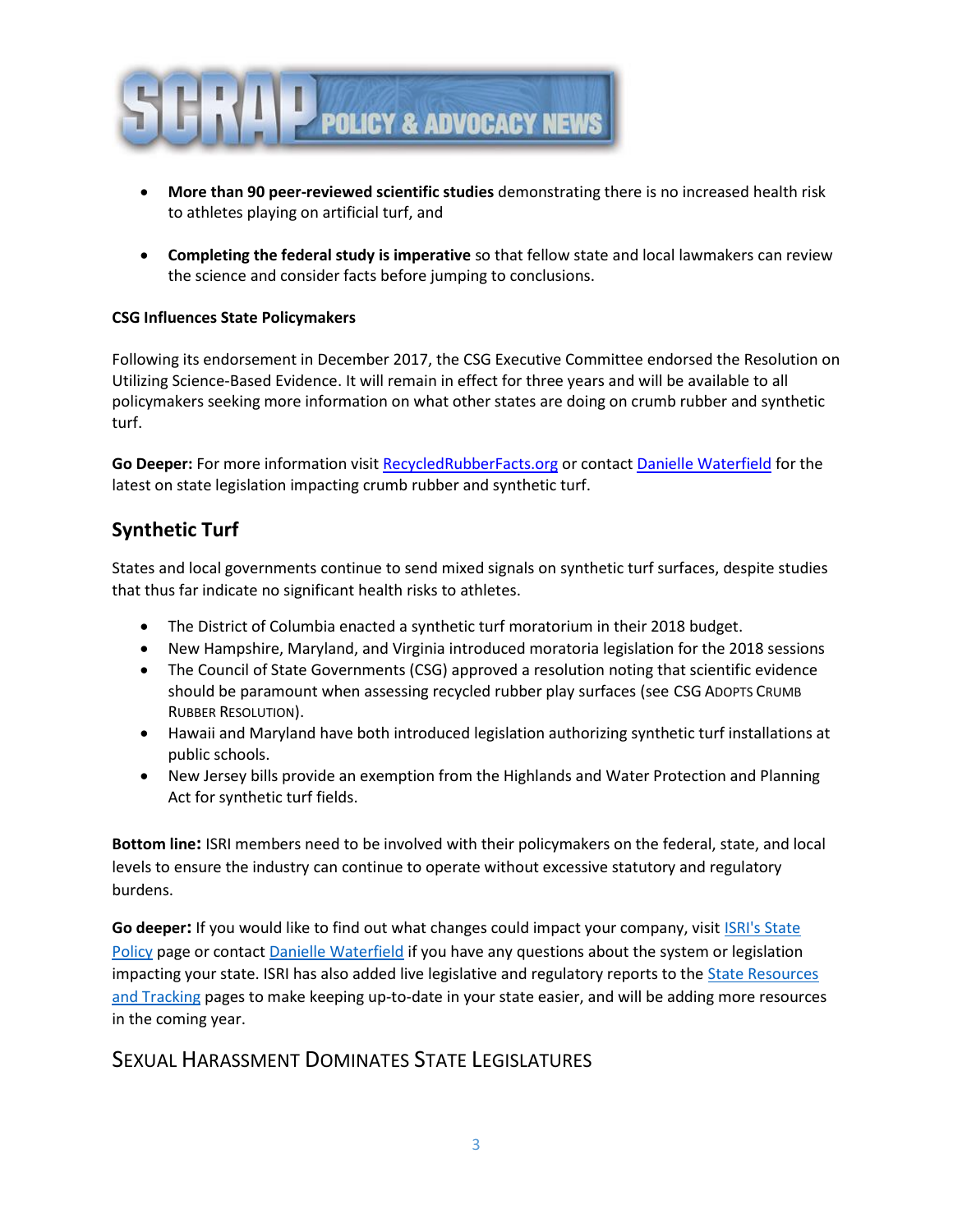

### **The** *Me Too* **movement has dominated headlines for months**

Politicians have not been exempt from scrutiny as women have come forward and voiced their stories of harassment in Washington, DC and at state capitals.

State and federal lawmakers have introduced proposals to address the problem of sexual harassment in both public and private employment. To date, over 80 pieces of legislation in 21 states and the Congress related to sexual harassment have been introduced this year.

Sexual Harassment Legislation: 2018 Which States Have Introduced Legislation Addressing Sexual Harassment This Year?



#### **Private Sector Beware:** Employers

should carefully monitor how legislatures are approaching this issue. New mandated employee training and/or rule changes are on the horizon.

This year's proposed legislation aimed at addressing sexual harassment in the private sector includes:

- Banning the use of mandatory arbitration provisions in contracts relating to allegations of sexual harassment [\(NY SB 6972\)](https://www.nysenate.gov/legislation/bills/2017/s6972);
- Banning the use of nondisclosure or confidentiality agreements that involve sexual assault, harassment, or discrimination [\(IN HB 1237\)](https://iga.in.gov/legislative/2018/bills/house/1237);
- Mandating that private sector employers provide employees with sexual harassment education and training programs [\(VA HB 653\)](https://lis.virginia.gov/cgi-bin/legp604.exe?ses=181&typ=bil&val=hb653);
- Creating a cause of action for sexual harassment in state court [\(MS HB 1441\)](http://billstatus.ls.state.ms.us/2018/pdf/history/HB/HB1441.xml);
- Requiring the state attorney general to establish and maintain a sexual harassment in the workplace hotline and website so state residents may report instances of sexual harassment in the workplace [\(IL HB 4149\)](http://www.ilga.gov/legislation/BillStatus.asp?DocNum=4149&GAID=14&DocTypeID=HB&LegId=108252&SessionID=91&GA=100); and
- Allowing a person providing contracted services to bring a sexual harassment action against the entity for which the person is under contract [\(TN HB 1984\)](http://wapp.capitol.tn.gov/apps/BillInfo/default.aspx?BillNumber=HB1984&GA=110).

**Be Smart:** Consider developing policies and training programs to protect against workplace sexual harassment.

TEXAS UXO: REGULATION FIX IN THE WORKS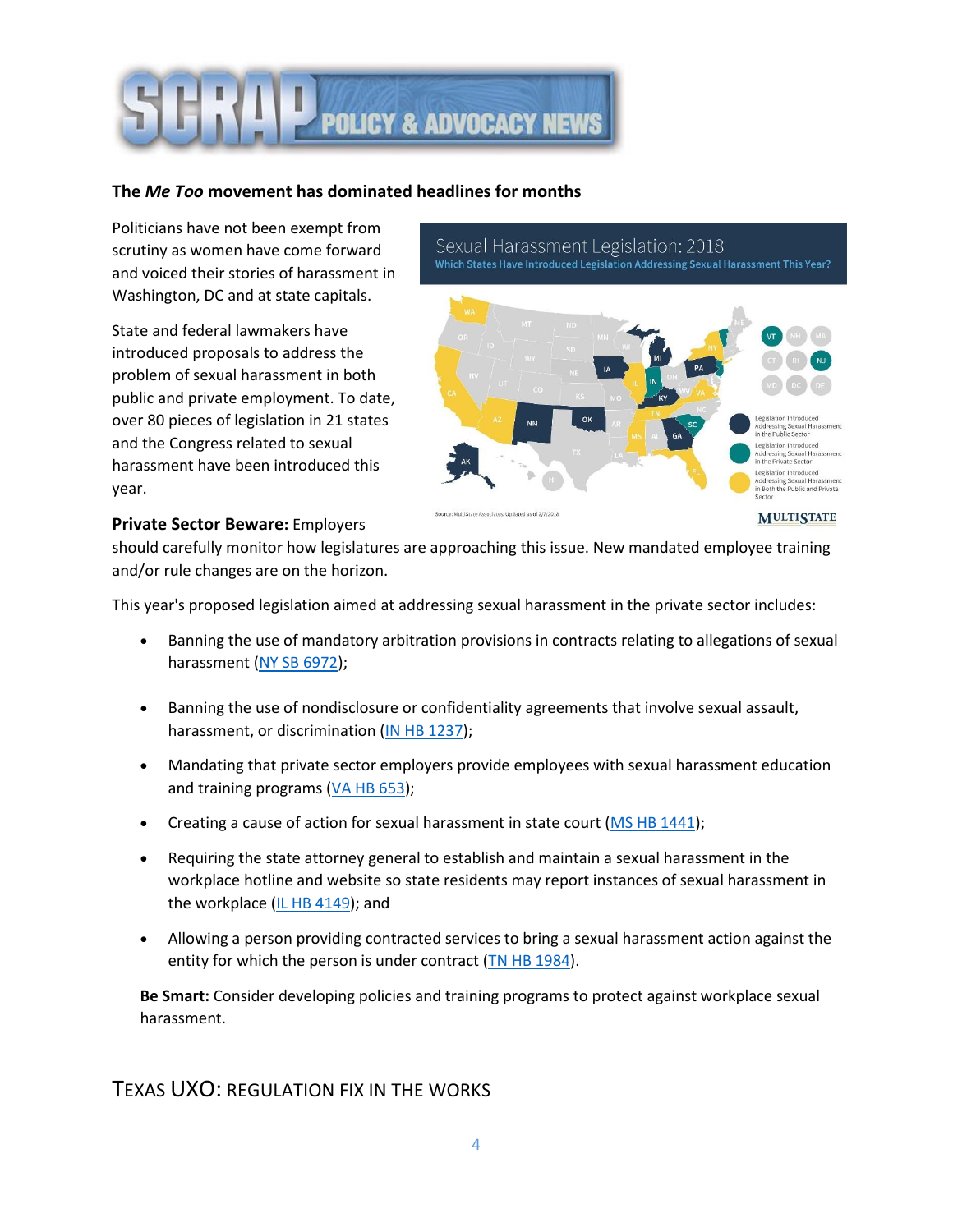

Texas recyclers have been working with the Texas Department of Public Safety (DPS) to modify regulations that did not reflect protections for recyclers who unknowingly acquire unexploded ordinance (UXO). Passed i[n 2017 Texas SB 202.](http://www.legis.state.tx.us/tlodocs/85R/billtext/html/SB00208F.htm)

**Why this matters:** The initial regulations could leave a recycler open to penalties even if they complied with the statute.

**Once available, ISRI will link to the notice on our <b>Texas Resources and Tracking page** (member login required).

**Bottom line:** Quick action by ISRI members ensures that recyclers who unknowingly acquire UXO are protected, but this situation also highlights the need to remain engaged in state policy at all levels.

**Go deeper:** If you have any questions or concerns about pending legislation or regulations or the existing scrap metal requirements in your state, you can always access the tracking tools and state metals theft law summaries on the [State Resources and Tracking](http://www.isri.org/policy-regulations/state-policies/state-specific-policy-resources) pages or contact [Danielle Waterfield](mailto:daniellewaterfield@isri.org)

## NEW STATE RESOURCES: TRACKING, POLICY POSITIONS, & THE STATE ROUNDUP

[ISRI's State Policy](http://www.isri.org/statepolicy) pages have been revamped for the 2018 legislative session with new public and member resources, including summaries of how ISRI's Positions impact state policy, new tracking options, and expanded information for each state.

**Why this matters:** The web of statutes, regulations, and new legislation impacting the recycling industry can make compliance difficult. ISRI's various [Policy](http://www.isri.org/policy-regulations)  [and Regulations](http://www.isri.org/policy-regulations) resources help members



keep up-to-date and involved with key policies, regulations, and issues, both domestic and international.

#### **How ISRI's Positions Impact State Policy**

Sometimes it can be hard to know what resources ISRI has, especially if you are facing state policy changes that need quick action to ensure the voice of the recycling industry is heard. We have added summaries of ISRI's Positions impacting state policy issues o[n ISRI's State Policy](http://www.isri.org/statepolicy) page.

Each position statement has a short summary and a link to the full text. The positions have also been sorted by the issue or commodity they impact. These summaries are publically accessible. Members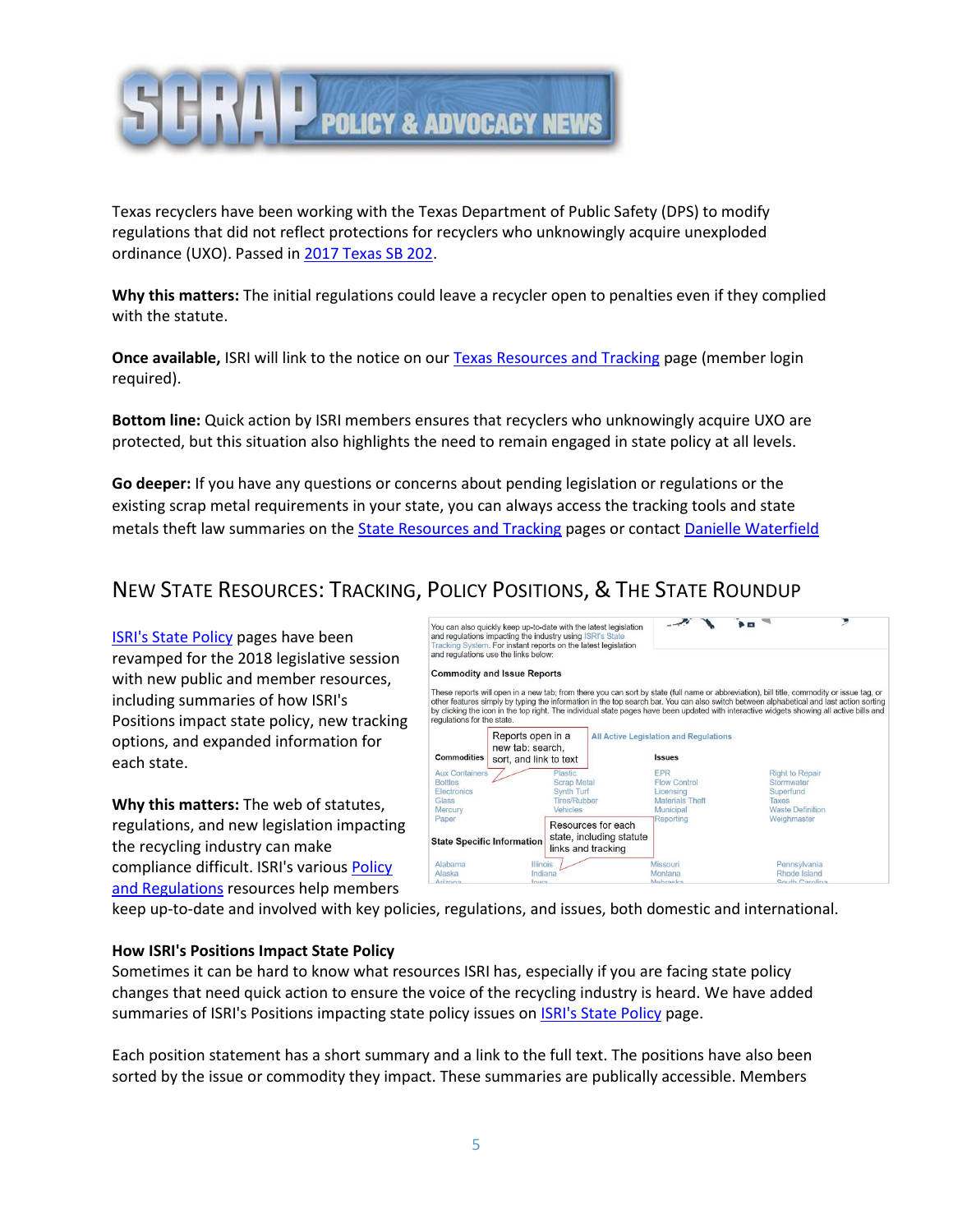

engaged in advocacy efforts can send policymakers here for more information. All ISRI positions are also publically accessible on [ISRI's White Papers, Reports, and Analysis](http://www.isri.org/recycling-industry/white-papers-reports-and-analysis) page.

#### **New Live Tracking Reports**

ISRI has compiled information on the laws affecting the industry in each state page, and we have added live reports of all active legislation and regulations for the 2018 session. You can also access reports impacting particular commodities, issues, and chapters from the main **State Resources and Tracking** page.

Members can toggle between alphabetical and last action, sort by clicking the icon in the top right, view a summary of the potential impact on the industry, see how far a bill has gotten, and link directly to the state's bill profile page for the full text.

**Bottom Line:** ISRI is constantly working to expand and improve all of our member resources o[n ISRI's](http://www.isri.org/policy-regulations)  [Policy and Regulations](http://www.isri.org/policy-regulations) pages.

**Get Involved:** If you have questions about a particular policy issue in or resources for your state or are interested in helping facilitate a regional advocacy training workshop for your ISRI chapter, contact [Danielle Waterfield.](mailto:DanielleWaterfield@isri.org)



# **STATE LEGISLATIVE ROUNDUP**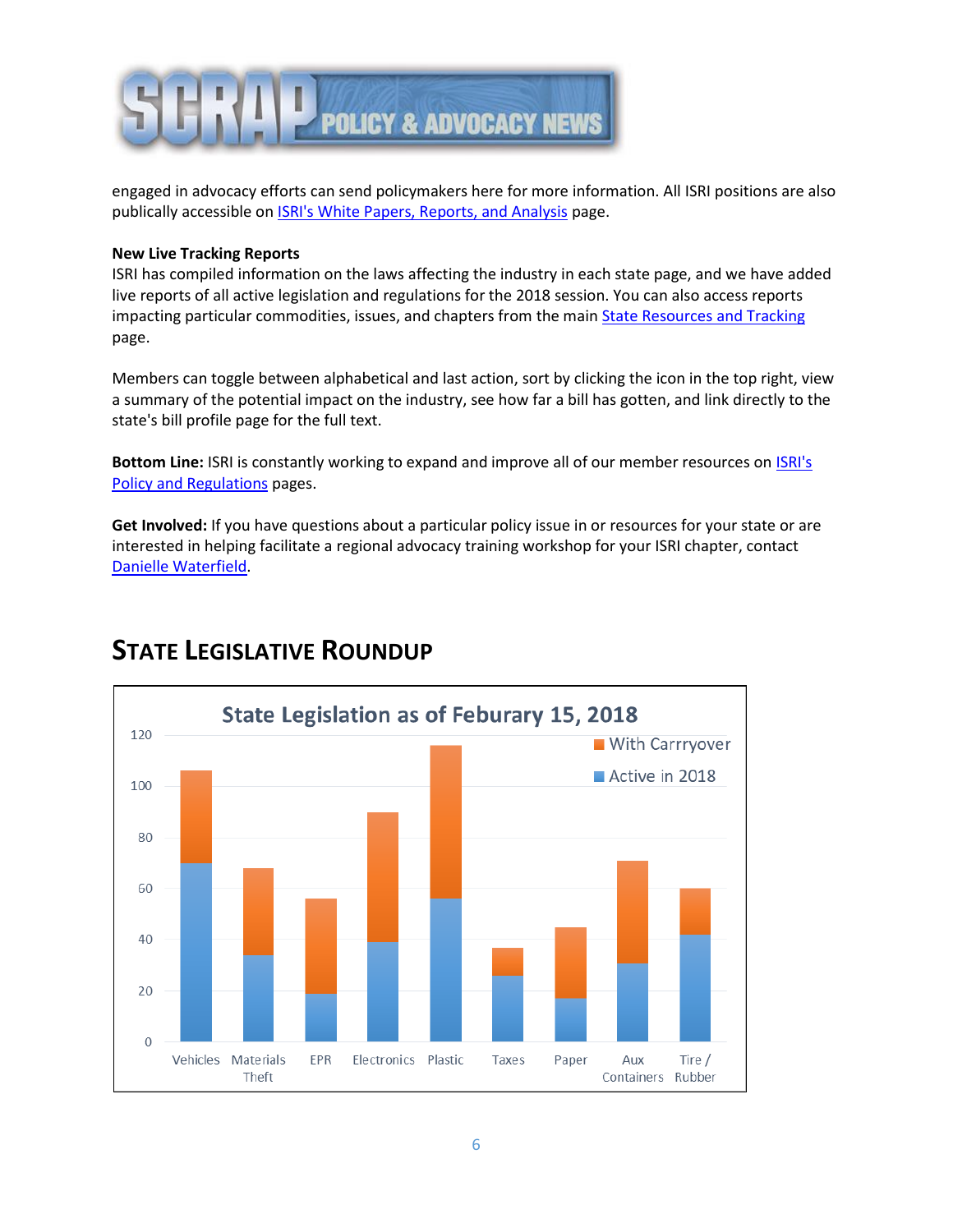

Aside from the 4 states with no regular 2018 session, all but Louisiana and North Carolina have already started the race to get legislation past committee and chamber deadlines before their sessions end. New Mexico finished its session and 13 states are following suit in March.

**Why this matters:** Bills and regulations targeting metals theft, vehicle de-titling and dismantling, product stewardship, and other commodities and issues can impact your business. In worst-case scenarios, legislation could make it impossible for recyclers to stay in business.

#### **Vehicle De-titling /Dismantling**

L**egislation impacting vehicle recyclers and dismantlers** is the most active category by far this year. However, there is a wide variance between the states in measures being considered: bills such as Mississippi SB 2517 sought to repeal provisions allowing the purchase of older vehicles without a title; while, Arizona HB 2307 seeks to allow it. NMVTIS reporting and electronic title and registration systems continue to be key issues in the states.

#### **There is also increasing crossover between metals theft and vehicle provisions** in recent years.

- Some specifically include vehicle purchases in their metals theft laws
- Some require that scrap processors follow motor vehicle laws
- Some have a mix with more or less clarity for businesses trying to comply.

#### **By the numbers:**

- 70 new bills and those that moved through Committee processes in 2018
- 36 carryover bills from the 2017 session
- 32 bills passed in 2017.

### **Metals Theft**

**Materials theft legislation has begun to taper in recent legislative sessions**. Recyclers should not get comfortable yet. A trend away from massive rewrites towards smaller tweaks does not mean your state will not throw you a curve ball.

- Wisconsin will likely be the first state to amend its metals theft laws this year
	- $\circ$  Wisconsin SB 246 clarifying divisions between the state's vehicle and metals theft laws
	- $\circ$  Wisconsin SB 488 adds tribal identification cards to the permissible forms of seller ID in the state's recordkeeping requirements.

#### **By the numbers:**

- 17 bills passed last year with a wide range of impacts
- 34 bills introduced or moved through committee processes so far this year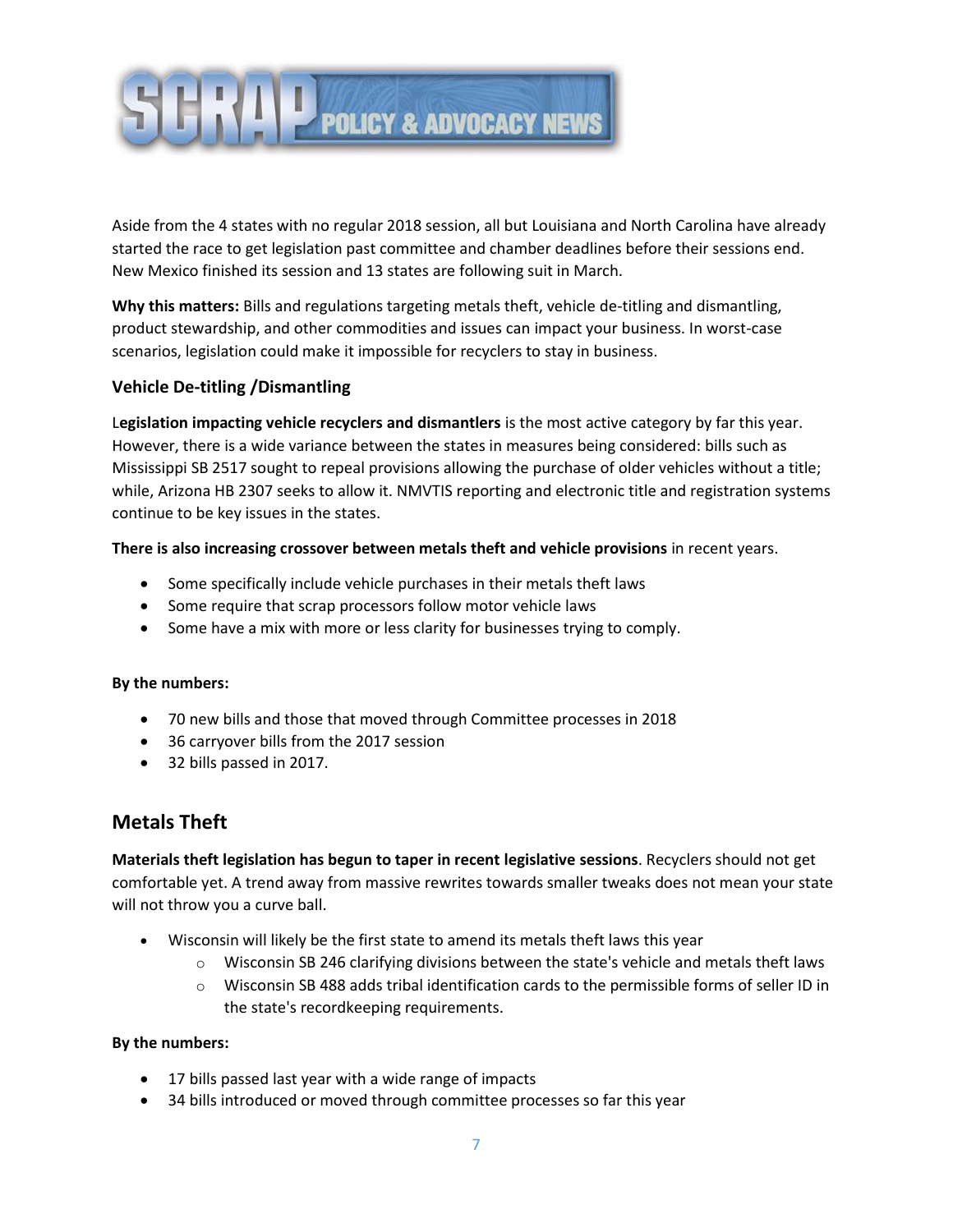

- 34 carryover bills from the 2017 session
- Regulations could become the new ground to watch (see the Texas UXO article in this issue).

**To keep updated on the most recent versions** of the law, ISRI members are encouraged to visit ISRI's state metals theft law summaries available o[n ISRI's State Resources and Tracking](http://www.isri.org/stateresources) pages and the [State](http://www.isri.org/metalstheftdb)  [Metals Theft Law Database.](http://www.isri.org/metalstheftdb)

## **EPR/Product Stewardship**

Recent years have seen a split in the states on Extended Producer Responsibility (EPR). Some legislators have repeatedly sought to expand such programs to cover tires, paper products and packaging, and even general frameworks that could pull in any product. However, others have found it difficult to ensure that producers fully reimburse local governments and recyclers for the expenses incurred in collecting and responsibly recycling products.

Legislators in Illinois, North Carolina, West Virginia, and other states have all sought to loosen landfill bans on electronics rather than hold manufacturers liable for the full cost. Signs from North Carolina point to a renewed effort for the 2018 session.

In contrast, New England legislators - particularly in Connecticut, Massachusetts, and Vermont - have perennially introduced legislation to pull all products into EPR model systems. Connecticut HB 5128 is the first of these in this year's session, requiring the Commissioner of Energy and Environmental Protection to examine beneficial end uses for tires other than tire-derived energy, as well as the viability of a tire stewardship program.

## International Trade

#### **Department of Commerce Releases Steel and Aluminum Section 232 Reports**

On February 16, 2018, Secretary of Commerce Wilbur Ross released the Steel and Aluminum Reports undertaken under section 232 of the Trade Expansion Act of 1962, as amended. The Secretary previously sent these reports to the President.

The Recommendation of the Steel Report follows:

- 1. A global tariff of at least 24 percent on all steel imports from all countries, or
- 2. A tariff of at least 53 percent on all steel imports from 12 countries (Brazil, China, Costa Rica, Egypt, India, Malaysia, Republic of Korea, Russia, South Africa, Thailand, Turkey and Vietnam) with a quota by product on steel imports from all other countries equal to 100% of their 2017 exports to the United States, or
- 3. A quota on all steel products from all countries equal to 63 percent of each country's 2017 exports to the United States.

The Recommendations of the Aluminum Report follows: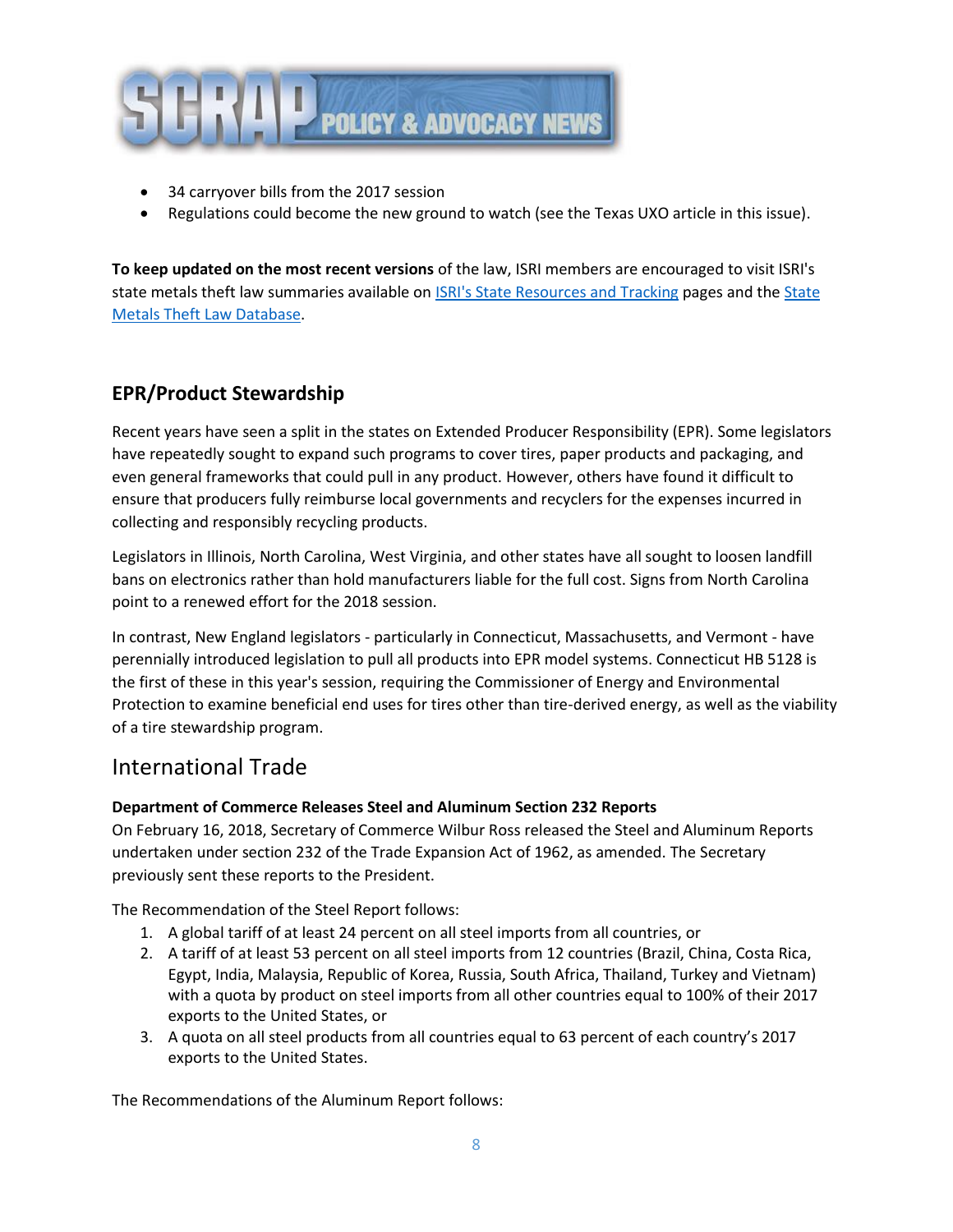

- 1. A tariff of at least 7.7 percent on all aluminum exports from all countries, or
- 2. A tariff of 23.6 percent on all products from China, Hong Kong, Russia, Venezuela and Vietnam. All the other countries would be subject to quotas equal to 100 percent of their 2017 exports to the United States, or
- 3. A quota on all imports from all countries equal to a maximum of 86.7 percent of their 2017 exports to the United States

### **Trump Administration's "Section 232" National Security Review -- A Case Study in Modern Trade Policy**

**The basic tenets of trade have existed for centuries:** two parties with differing competitive advantages exchange for what they lack and need.

**In the late 18th century, it was our first Treasury Secretary, Alexander Hamilton,** who laid the foundations of international trade in terms of the:

- revenue generating advantage of border tariffs
- playing trading partners off each other to gain advantage, and
- overseeing one of the first preferential trade arrangements with Britain.

#### **As economies grew and transportation modernized**, the business of trade became more complex

- systems for resolving disputes evolved as appropriate methods of protecting industries and economies
	- o …efforts to raise duties had the opposite effect of their intentions (think post-WWI Smoot-Hawley).

Today, U.S. trade policy is guided by the Trade Expansion Act of 1962 and the Trade Act of 1974

- These decades old laws delegate the authority of trade to the President and his Cabinet
	- $\circ$  ...they serve as the basis for the US to engage in international trade while affording needed protections for the American economy
		- as long as actions are in compliance with the post-WWII General Agreement on Trade and Tariffs (GATT)
		- later the World Trade Organization (WTO), which was formed in 1995 as the adjudicator of the world trading system.
- In 2017, the Trump Administration dusted off the little used "Section 232" of the Trade Expansion Act
	- $\circ$  ... it allows the President to impose trade restrictions in the name of national security
	- $\circ$  …President Trump announced parallel reviews of the impacts that imports of steel and aluminum are having on the American steel and aluminum producing industries and
	- o …their ability to effectively supply to the U.S. military
	- o …The reviews were expected to be completed within six months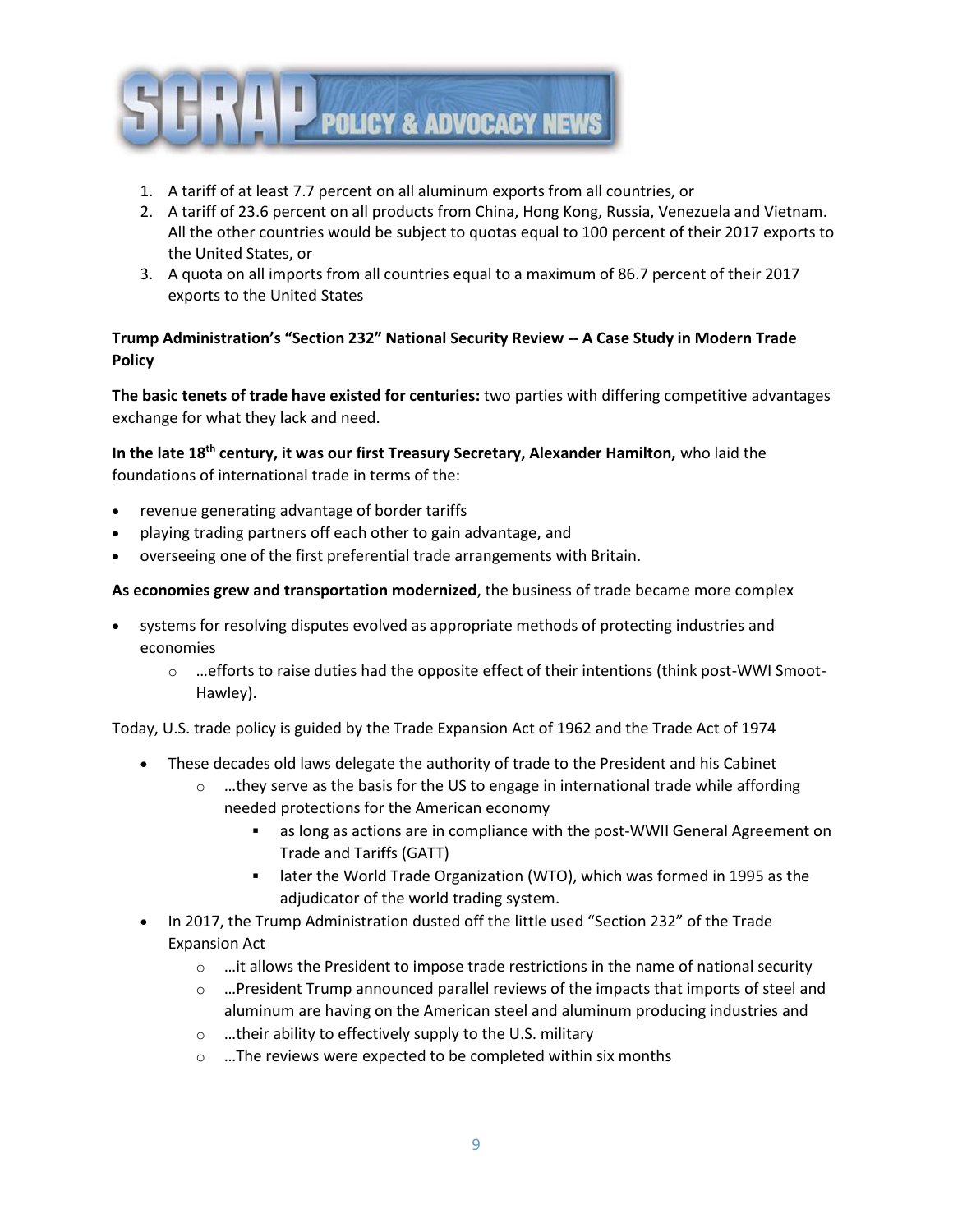

- but enough of a chorus of concern and opposition by the commercial metal consuming industries led the Administration to take a longer and more deliberative approach to the reviews
- President Trump has received the reports and has until April to decide whether or not to impose restrictions which could come in the form of higher import tariffs, quotas or a combination of both.

The steel and aluminum industries have learned over the decades how to work closely with the U.S. government.

- Various trade enforcement rules within the 1962 and 1974 laws are a case in point
	- $\circ$  ...they are used to counteract surging imports of primary and semi-finished metal products
		- from countries that use unfair advantages to undercut market conditions
		- the use of these tools have been very successful
			- the volume of primary steel and aluminum from China not the only target country, but the primary supplier of concern – is less than 1 percent
			- while the "Section 232" review is another avenue for potential market relief, potential import restrictions that arise will have a greater effect on trade with Canada, Mexico, and Europe than it will with China.

ISRI is supportive of the process, finding it a useful exercise to examine market conditions and understand the dynamics of trade in these important materials. Whatever the President decides could have some down-stream effect on the recycling industry in terms of prices and supply and demand. In comments we submitted last year to the Administration for these reviews, we cautioned about the use of export controls as a response, citing past problems when materials are artificially removed from the global marketplace. Nevertheless, we are tracking this process very closely and will advise membership as to the implications of the President's final decision.

# LAW ENFORCEMENT

#### **Law Enforcement Outreach –**

**To date, ISRI is scheduled to exhibit at three major law enforcement conferences** in 2018.

- June 17 19, ISRI will exhibit at the National Sheriffs Association Annual Conference to be held in New Orleans
- ISRI will exhibit at the FBI National Academy Associates Annual Conference held in Quebec City, Canada
- **International Association of Chiefs of Police Conference being held October 7 9, in Orlando.**

Additional dates may be added throughout the year depending on scheduling opportunities.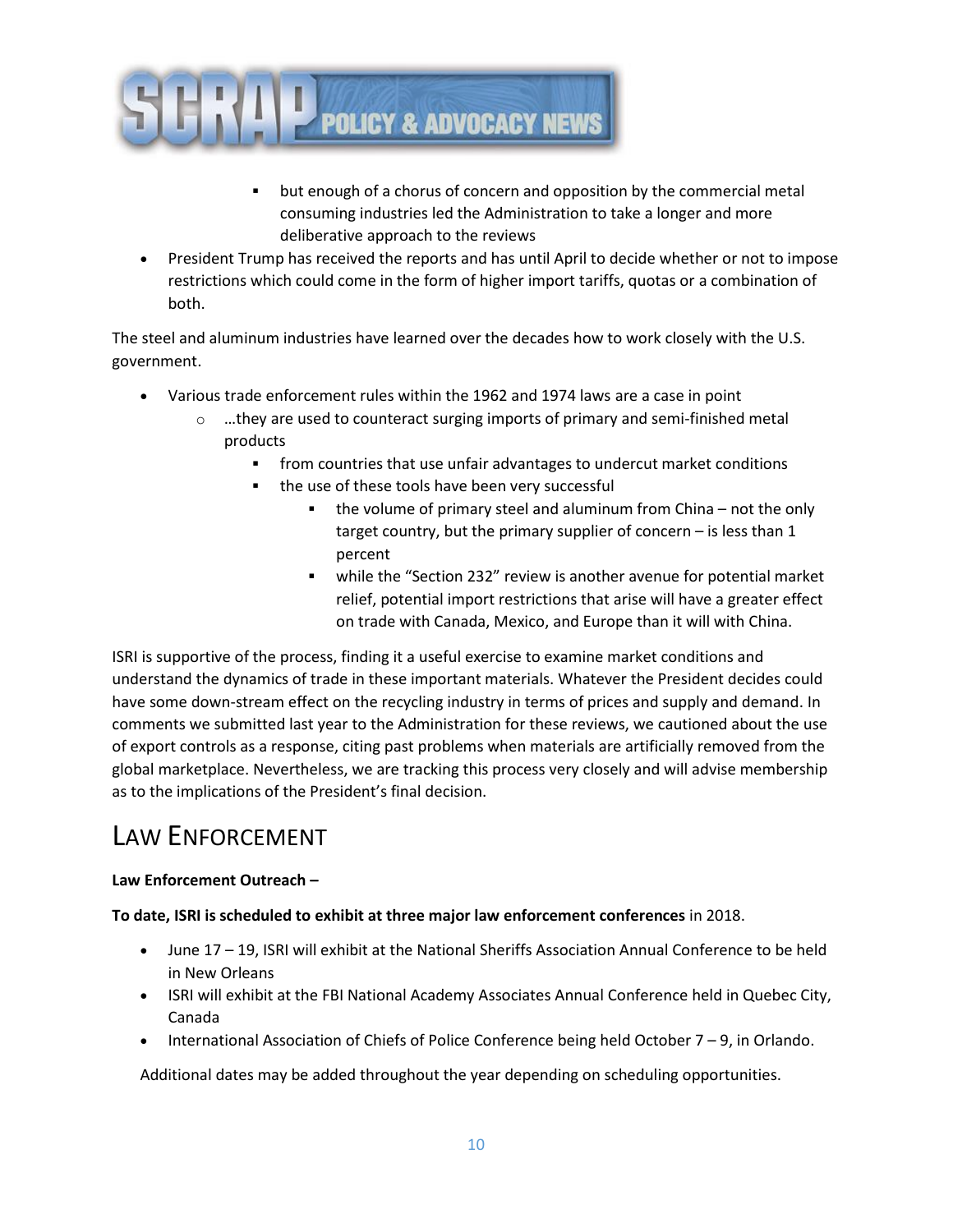

**Why it's important:** These conferences are attended by thousands of law enforcement executives from across the country and Canada and represent all sizes of police departments and sheriffs' offices.

- Many are interested in finding low cost/no cost crime prevention tools and solutions to crimes in their communities, including metals theft
- ISRI promotes the willingness of members to work with law enforcement in combatting metals theft, and
	- $\circ$  ... will provide attendees with information on resources made available by members such as ScrapTheftAlert.com, StopMetalsTheft.org, and other educational materials.

**Be Aware:** ISRI will be contacting the chapters that cover the above locations to secure volunteers to assist in the exhibit booth. Past experience indicates officers like hearing direct from recyclers on efforts to reduce metals theft.

#### **Mutilated Coin Redemption Program Gets Underway**

**The U.S. Mint finalized its regulations and resumed their Mutilated Coin Redemption Program** in mid-January spelling out the new process for redeeming mutilated coins including the guidelines for the new certification process for large quantity submitters.

- The regulations detail
	- o …how coins are to be submitted, and
	- o …what types of coins it will no longer accept.
- The guidelines include a list of vital recycling industry facility contacts and other information
- The regulations also provide the U.S. Mint
	- o …the right to inspect a facility before accepting coin submissions
	- $\circ$  ...the right to refer cases to the Department of Justice for criminal prosecution if the Mint suspects fraudulent activity
- To date, the U.S. Mint has accepted certification submissions
	- o …but it has not formally noticed any submitter of acceptance
- The Mint has indicated that certification submissions will begin to be completed soon and submitters should be notified by March 1, or soon thereafter
- The U.S. Mint's certification form can be found at [https://www.usmint.gov/news/consumer](https://na01.safelinks.protection.outlook.com/?url=https%3A%2F%2Fwww.usmint.gov%2Fnews%2Fconsumer-alerts%2Fmutilated-coin-program&data=02%7C01%7Cchris.bedell%40djj.com%7Cb6de7a2103434ddd4b3208d553a78ae3%7Cfaf05ab2bb7c420aaa2c32012bb4f906%7C0%7C0%7C636506901417064506&sdata=xKMXHmxrrR8GAnw5wFNqWThjCOKCMzyN%2BgKg7Hat%2Bv0%3D&reserved=0)[alerts/mutilated-coin-program.](https://na01.safelinks.protection.outlook.com/?url=https%3A%2F%2Fwww.usmint.gov%2Fnews%2Fconsumer-alerts%2Fmutilated-coin-program&data=02%7C01%7Cchris.bedell%40djj.com%7Cb6de7a2103434ddd4b3208d553a78ae3%7Cfaf05ab2bb7c420aaa2c32012bb4f906%7C0%7C0%7C636506901417064506&sdata=xKMXHmxrrR8GAnw5wFNqWThjCOKCMzyN%2BgKg7Hat%2Bv0%3D&reserved=0)

## MERCURY SWITCH PROGRAM EXTENDED

ISRI joined with other stakeholders in signing an extension to the National Vehicle Mercury Switch Recovery Program (NVMSRP) that will keep the voluntary collection program operating through December 31, 2021. The NVMSRP provides for the transportation and recycling of mercury convenience switches from end-of-life vehicles in order to reduce mercury releases to the environment.

**Why this matters:** Participation by dismantlers and recyclers is voluntary and absolves them of liability once the switches are collected.